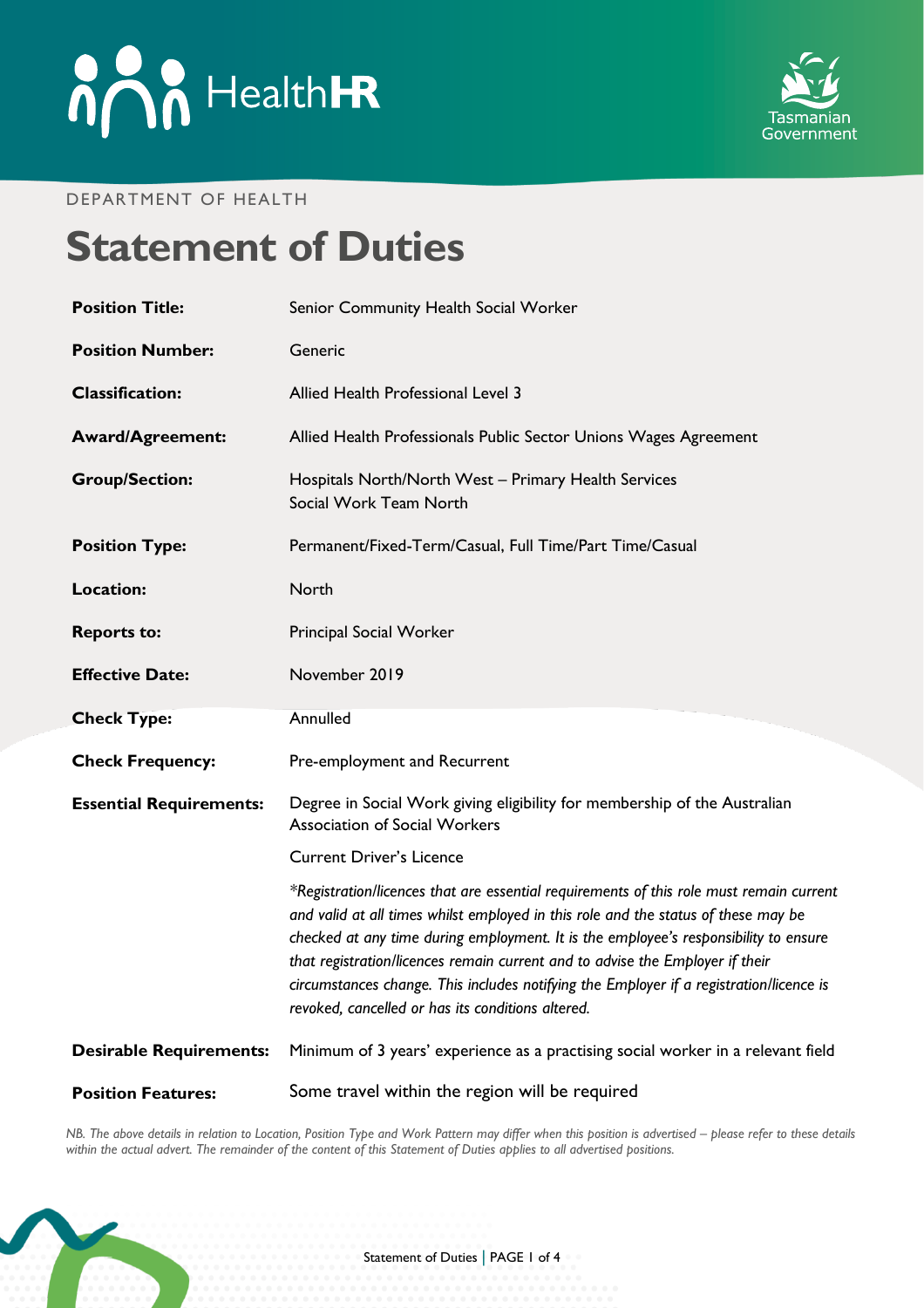

# **Primary Purpose:**

Within a primary health care model and in accordance with Agency policy and direction, legal requirements and professional competencies, provide a professional social work service to individuals, families, groups and communities with a focus on developing innovative and evidence informed services that are sustainable and reflective of community needs. The role may also involve providing a social work service to clients with a mental health issue or mental illness.

As a senior member of the health care team provide support to management in developing, implementing and monitoring policies and practices that reflect the priorities and standards of the service.

Promote community awareness in relation to building community resilience and work with other agencies, organisations and the wider community to develop an integrated approach to delivering support services.

#### **Duties:**

- 1. Provide professional social work services including social work mental health interventions to clients, through holistic assessment, care planning, appropriate referrals and evidence based interventions (e.g. therapeutic counselling, ACT, motivational interviewing).
- 2. Foster and maintain linkages with both government and non-government services including general practitioners, hospital services including acute mental health services, community sector organisations, and community development units within local councils, and where possible participate in the discharge planning for clients in hospitals who require support in local communities.
- 3. In collaboration with local community organisations, community groups, local councils and other government and non-government agencies, contribute to the development and implementation of group work, health promotion and community development programs that are consistent with the Social Work Strategic Framework and Model of Care.
- 4. Work as part of the multi-disciplinary team on site, as well as the wider Social Work team. Participate in client reviews, care planning meetings, regional social work meetings and any other meetings as required.
- 5. As required, and consistent with the Social Work Strategic Framework and Model of Care, liaise with and provide information, advice and support to general practitioners, allied health professionals, government and non-government organisations that work with vulnerable and at risk clients.
- 6. Document interventions and client progress according to legal and service requirements.
- 7. Maintain required data collection documentation and meet all reporting requirements for the role as directed by the Principal Social Worker – Primary Health North.
- 8. Assist with and participate in the development, implementation and evaluation of quality improvement activities and ethical research as well as other strategies consistent with best practice.
- 9. Contribute to the planning, development and review of policies, guidelines and functions of the Social Work team.
- 10. Undertake all mandatory training required as an employee of the Agency.
- 11. Consistent with all relevant laws, legislation and Agency policies contribute to a safe environment for clients, staff and visitors.
- 12. Participate in supervision, peer review and continuing professional development as required.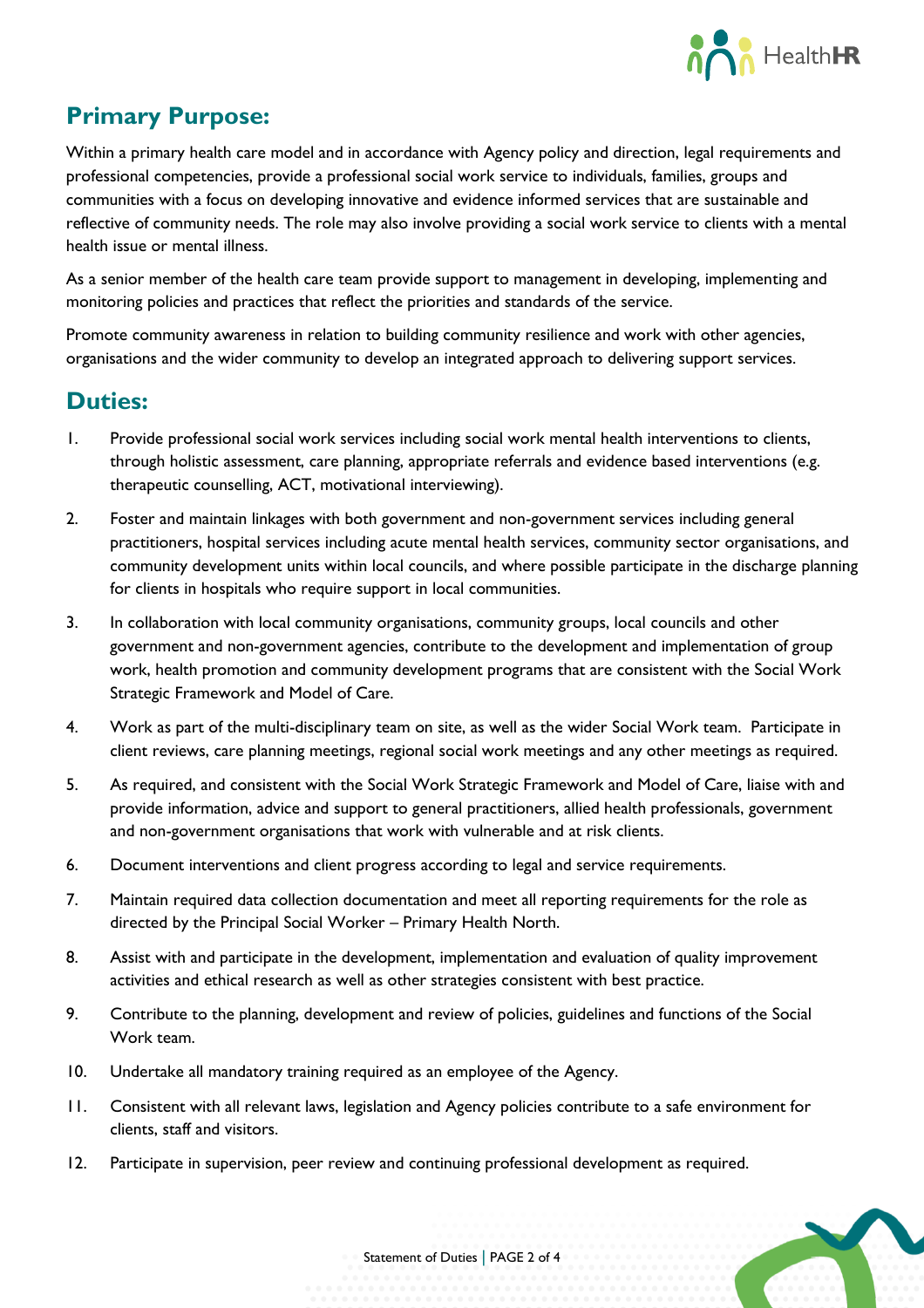

- 13. Provide supervision to social work students and other social workers within the Agency as required.
- 14. Actively participate in and contribute to the organisation's Quality & Safety and Work Health & Safety processes, including in the development and implementation of safety systems, improvement initiatives and related training.
- 15. The incumbent can expect to be allocated duties, not specifically mentioned in this document, that are within the capacity, qualifications and experience normally expected from persons occupying positions at this classification level.

# **Key Accountabilities and Responsibilities:**

- Works within the broad policy direction of the Agency.
- The occupant of this position will be required to work with minimal supervision and exercise considerable initiative and professional judgement (consistent with Agency policy directions), in the provision of safe, effective and efficient social work services.
- Develop collaborative linkages within the Agency, with external organisations and groups and the wider community in order to foster an integrated approach to the delivery of health and community support services.
- Responsible for meeting regularly with the Director of Nursing and the Principal Social Worker to discuss current case load and issues pertaining to the planning and delivery of social work services.
- Responsible for compliance with State Service Principles and Code of Conduct and working within Agency policies and procedures.
- Practice according to the Code of Conduct of the Australian Association of Social Workers (AASW), except where the interpretation of the AASW Code of Conduct contravenes the State Service Principles, State Service Code of Conduct or other Agency policies and procedures.
- The occupant of this position will report directly to the Principal Social Worker for all administrative and professional matters with broad daily administrative guidance offered by the Director of Nursing in rural sites.
- Where applicable, exercise delegations in accordance with a range of Acts, Regulations, Awards, administrative authorities and functional arrangements as mandated by Statutory office holders including the Secretary and Head of State Service. The relevant Unit Manager can provide details to the occupant of delegations applicable to this position.
- Comply at all times with policy and protocol requirements, including those relating to mandatory education, training and assessment.

## **Pre-employment Conditions:**

*It is the Employee's responsibility to notify an Employer of any new criminal convictions during the course of their employment with the Department.*

The Head of the State Service has determined that the person nominated for this job is to satisfy a pre-employment check before taking up the appointment, on promotion or transfer. The following checks are to be conducted: